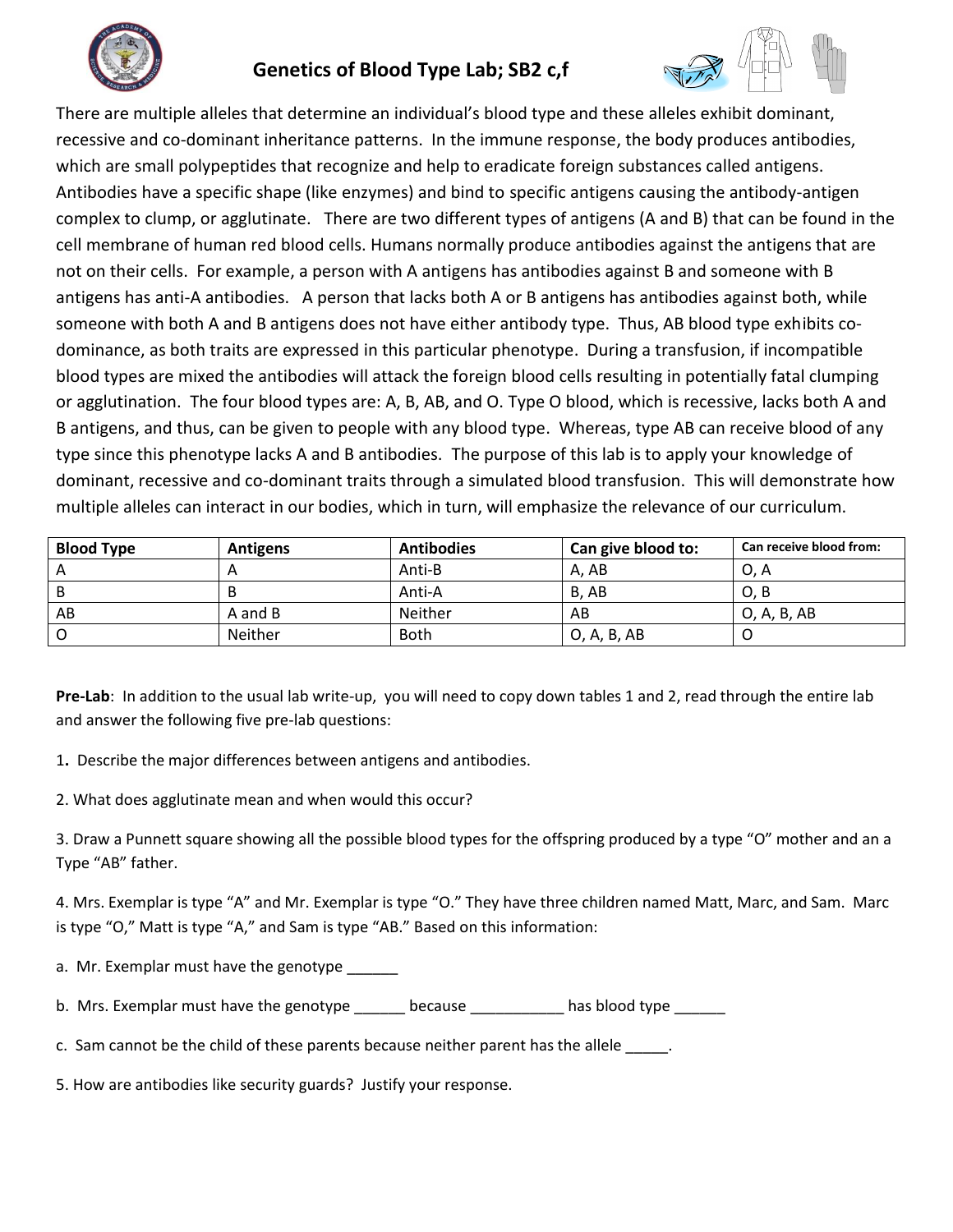**Scenario:** A severely injured man has been brought into the emergency room. He has lost a great amount of blood; to survive, he must receive a blood transfusion. This man is unconscious and has no belongings, so the hospital staff does not know his blood type. His blood type must be determined!

# **Part A: ABO Blood Typing:**

**1**. Obtain five blood typing trays, set them on a paper and label them #1 Mr. Smith, #2 Mr. Jones, #3 Mr. Green, #4 Ms. Brown and #5 Recipient (label the paper not the actual trays).

**2**. Place 2 drops of Mr. Smith's blood in each of the A and B wells of tray #1.

**3.** Repeat this process for each individual ending with 2 drops in each A and B well of tray #5 (recipient).

4. Add two drops of anti-A serum to each of the A wells on all five plates. Add two drops of the anti-B serum in the B wells of all five plates.

5. Obtain two toothpicks per blood typing tray. Stir each with a clean separate toothpick for 30 seconds. Do not cross contaminate. You are looking for the presence or absence of clumping called agglutination. Observe each tray and record observations in table 1 of the results, simply record "agglutination" or "no agglutination" and the blood type.

Clean and return the blood typing trays and the toothpicks now.

## **Part B: Cross Matching:**

**1.** Predict which of your possible donors will be compatible with your recipient and fill in table 2 of the results section.

**2**. Label four microcentrifuge tubes with numbers 1-4.

**3**. Place 2 drops of Mr. Smith's blood in tube #1 and continue this methodology ending with Ms. Brown (tube 4).

**4.** Add 2 drops of the simulated recipient's serum to each of the four tubes.

**5.** Observe each tube for a reaction. You may need to hold the tube up to the light. Record results in table 2.

#### **Table 1:**

|              | Anti-A Serum | Anti-B Serum | Blood Type |
|--------------|--------------|--------------|------------|
| #1 Mr. Smith |              |              |            |
| #2 Mr. Jones |              |              |            |
| #3 Mr. Green |              |              |            |
| #4 Ms. Brown |              |              |            |
| #5 Recipient |              |              |            |

#### **Table 2:**

| Name         | <b>Predicted Compatibility</b> |            | <b>Observed Compatibility</b> |     |
|--------------|--------------------------------|------------|-------------------------------|-----|
|              | No                             | <b>Yes</b> | No                            | Yes |
| #1 Mr. Smith |                                |            |                               |     |
| #2 Mr. Jones |                                |            |                               |     |
| #3 Mr. Green |                                |            |                               |     |
| #4 Ms. Brown |                                |            |                               |     |